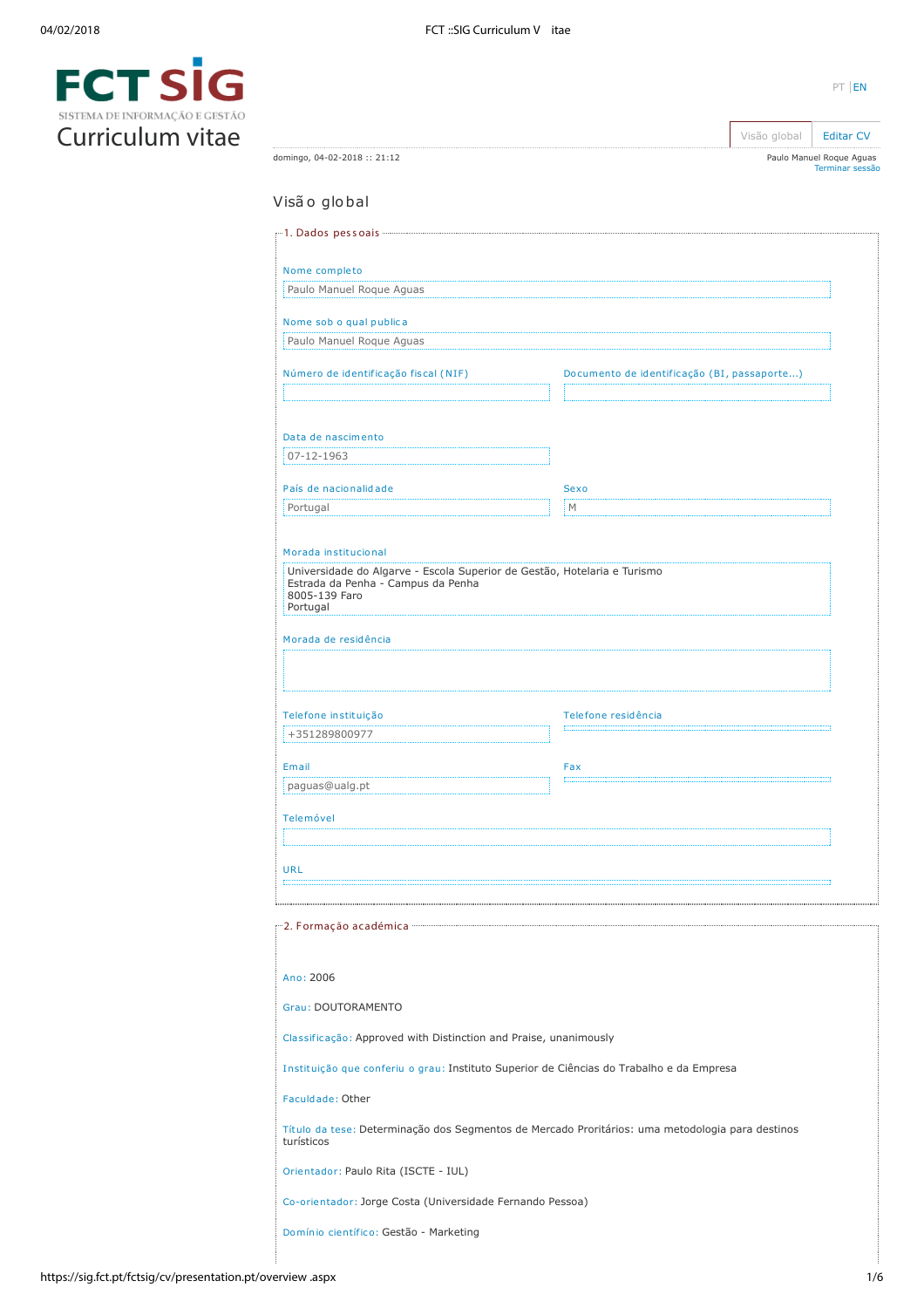| 04/02/2018 | FCT::SIG Curriculum Vitae                                                                                       |
|------------|-----------------------------------------------------------------------------------------------------------------|
|            | Designação do curso: PhD in Business Studies                                                                    |
|            | Ano: 1992                                                                                                       |
|            | <b>Grau: MESTRADO</b>                                                                                           |
|            | Classificação: Very Good (Maximum Grade)                                                                        |
|            | Instituição que conferiu o grau: Universidade Técnica de Lisboa                                                 |
|            | <b>Faculdade: Other</b>                                                                                         |
|            | Título da tese: Análise da Indústria Hoteleira no Algarve: processo evolutivo e factores críticos de<br>sucesso |
|            | <b>Orientador:</b>                                                                                              |
|            | Co-orientador:                                                                                                  |
|            | Domínio científico: Gestão                                                                                      |
|            | <b>Anos curriculares: 2</b>                                                                                     |
|            | Designação do curso: Master in Business Studies                                                                 |
|            | Ano: 1985                                                                                                       |
|            | <b>Grau: LICENCIATURA</b>                                                                                       |
|            | Classificação: 15 (0-20 scale)                                                                                  |
|            | Instituição que conferiu o grau: Universidade Nova de Lisboa                                                    |
|            | <b>Faculdade: Faculdade de Economia</b>                                                                         |
|            | Título da tese: n/a                                                                                             |
|            | <b>Orientador:</b>                                                                                              |
|            | Co-orientador:                                                                                                  |
|            | Domínio científico: Economia                                                                                    |
|            | <b>Anos curriculares: 4</b>                                                                                     |
|            | Designação do curso: Economics                                                                                  |

# 3. Actividades anteriores e situação actual

| Período                                | Cargo, categoria ou actividade                                               | <b>Instituição</b>                                                                 |  |
|----------------------------------------|------------------------------------------------------------------------------|------------------------------------------------------------------------------------|--|
| 13-12-2017 a                           | Rector                                                                       | Universidade do Algarve                                                            |  |
| $10 - 2 - 2015$ a<br>13-12-2017        | Vice-rector                                                                  | Universidade do Algarve                                                            |  |
| 18-12-2013 a<br>10-2-2015              | Pro-Rector                                                                   | Universidade do Algarve                                                            |  |
| $01 - 1 - 2013$ a<br>13-7-2015         | Course Director - Marketing Degree                                           | Escola Superior de Gestão, Hotelaria e Turismo<br>da Universidade do Algarve       |  |
| $01 - 9 - 2012a$<br>30-9-2013          | Marketing Department Director                                                | Escola Superior de Gestão, Hotelaria e Turismo<br>da Universidade do Algarve       |  |
| 22-6-2009 a<br>$21 - 6 - 2012$         | School Dean                                                                  | Escola Superior de Gestão, Hotelaria e Turismo<br>da Universidade do Algarve       |  |
| $01 - 1 - 2010$ a<br>31-12-2010        | Pro-Rector                                                                   | Universidade do Algarve                                                            |  |
| $01 - 10 - 2007$ a<br>30-9-2009        | President of Scientific Board                                                | Escola Superior de Gestão, Hotelaria e Turismo<br>da Universidade do Algarve       |  |
| $01 - 11 - 1997$ a<br>31-10-1998       | President of Scientific Board                                                | Escola Superior de Gestão, Hotelaria e Turismo<br>da Universidade do Algarve       |  |
| $01 - 11 - 2006$ a<br>31-10-2007       | Chairman of Scientific and Pedagogical<br>Commission of the Scientific Board | Escola Superior de Gestão, Hotelaria e Turismo<br>da Universidade do Algarve       |  |
| $01 - 9 - 2005$ a<br>31-10-2007        | Marketing Department Director                                                | Escola Superior de Gestão, Hotelaria e Turismo<br>da Universidade do Algarve       |  |
| $01 - 10 - 2001$ a<br>$31 - 1 - 2002$  | Course Director - Tourism Degree                                             | Escola Superior de Gestão, Hotelaria e Turismo<br>da Universidade do Algarve       |  |
| 02-10-1995 a<br>30-9-1996              | Marketing Department Director                                                | Escola Superior de Gestão, Hotelaria e Turismo<br>da Universidade do Algarve       |  |
| $01 - 12 - 1992$ a<br>30-6-1995        | School Vice-dean                                                             | Escola Superior de Gestão, Hotelaria e Turismo<br>da Universidade do Algarve       |  |
| $01 - 10 - 1990$ a<br>$01 - 12 - 1992$ | Tourism & Hospitality Department Director                                    | Escola Superior de Gestão, Hotelaria e Turismo<br>do Instituto Politécnico de Faro |  |
| 02-10-1989 a<br>01-12-1992             | Member of the Installing Commission                                          | Escola Superior de Gestão, Hotelaria e Turismo<br>do Instituto Politécnico de Faro |  |
| $01 - 2 - 2002a$                       | Head of Study and Dissemination Service                                      | Instituto Nacional de Estatística - Direcão                                        |  |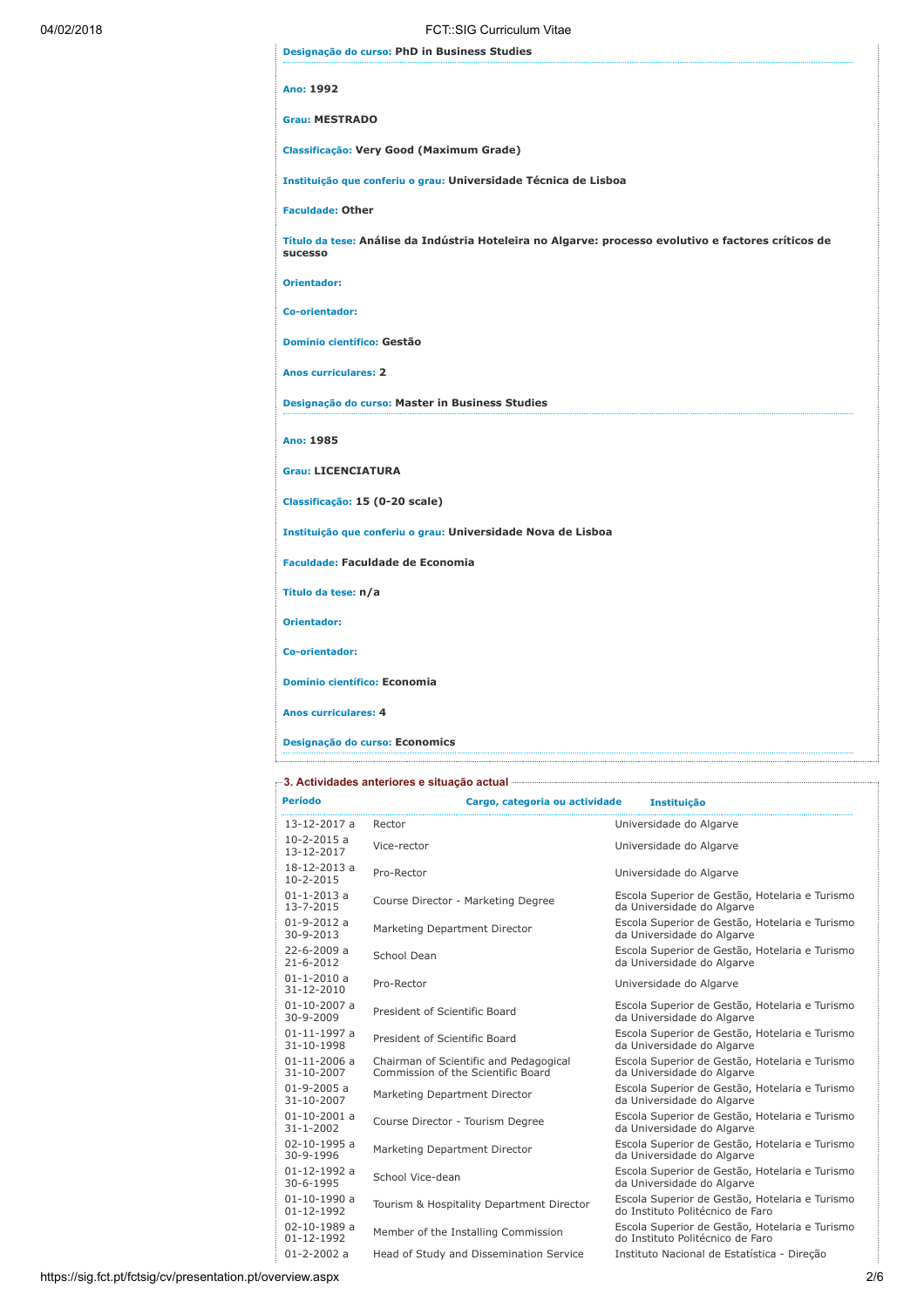.................................

29-2-2004 Regional do Algarve

Board of Diretor's Member Cura Praia Hotéis, SA

#### 4. Área de actividade científica

02-12-1991 a

Strategic Marketing, namely segmentation, targeting and evaluation of tourism markets, as well as the study of consumer behavior.

| Domínio de especialização          |                                                                                                   |  |
|------------------------------------|---------------------------------------------------------------------------------------------------|--|
|                                    | Segmentation, targeting and evaluation of tourism markets.<br>Tourism destination competitiveness |  |
|                                    |                                                                                                   |  |
|                                    |                                                                                                   |  |
| Actuais interesses de investigação | Algarve tourist profile; Tourism destination performance                                          |  |

#### 6. Experiência na orientação

Adviser: Internship Report - Master in Tourism and Urban Cultures, by Simone da Cruz Júlio, presented at the School of Management, Hospitality and Tourism of the University of Algarve, 2014.

Adviser: Professional Activity Report - Master in Management and Development of Tourism Destinations, by Filipa Inês Matias de Sousa e Cunha, presented at the Faculty of Economics, University of Algarve, 2014.

Co-adviser: Dissertation – Phd in Psychology, by Maria da Fé David Brás, "Tourism and security: Effect of risk perception in the choice of tourist destination: The case of the Algarve", presented at the Faculty of Social Sciences and Humanities at the University of Algarve, 2013.

Adviser: Professional Activity Report - Master in Administration and Regional Development, by Ana Luísa Guerreiro da Piedade Grade, presented at the Faculty of Economics, University of Algarve, 2013.

Co-adviser: Dissertation - MA in European Tourism Management of Bournemouth University (UK), by Laura Duhme, "The profile, motivation and level of interest of cultural tourists in Portugal: the case of Silves", 2011, classificationof Distinction.

Co-adviser: Dissertation - MA in European Tourism Management of Bournemouth University (UK), by José Bottino, "Lisbon as a short break destination: how the city improve its competitiveness", 2010, classification of Merit.

Adviser: Dissertation - Master in Business Management, by Filipa Alexandra Ferreira da Vinha, "Tourism of experiences provided by the authentic regional legacy", presented at the Oporto Management School of the University of Porto, 2009.

#### 7. Participação em projectos

### Participação em projectos de investigação (coordenador/membro de equipas)

Project 17: Evaluation of the program "365 Algarve - artistic valorization and promotion of the territory" - 2nd edition From: 01-10-2017 To: 31-07-2018 Funding Entity: Algarve Tourism Board Research team: Antónia Correia, Margarida Custódio Santos and Paulo Águas Project 16: Evaluation of the program "365 Algarve - artistic valorization and promotion of the territory" - 1st edition From: 28-11-2016 To: 31-07-2017 Funding Entity: Algarve Tourism Board Research team: Antónia Correia, Margarida Custódio Santos and Paulo Águas Project 15: Algarve´s tourist profile From: 22-06-2016 To: 15-12-2016 Funding Entity: Algarve Tourism Board Research team: Antónia Correia and Paulo Águas Project 14: Competitor Analysis of the Tourist Destination Algarve, as a support to the Algarve Tourism Strategy. Year: 2014 - Lenght: 4 months Funding Entity: Algarve Tourism Board Project 13: Tourist cultures of the neo-residents in the Algarve context From: 23-08-2008 To: 22-05-2012 Funding Entity: FCT – Fundação para a Ciência e a Tecnologia (Ref.: PTDC/CCI767023/2006) Budget: €52.051 Research team member Project 12: Strategic Marketing Plan for the Algarve: 2007-2009 Year: 2006 - Lenght: 7 months Funding Entity: Algarve Tourism Board

Research team: Paulo Águas (coord.), Ronaldo Schutz (coord.), Célia Veiga, Cláudia Almeida, Elisa Coke, Marisa Serrenho and Vera Henriques

Project 11: Inovalgarve – Project for the Promotion of Innovative Entrepreneurial Entrepreneurship Year: 2005 - Lenght: 8 months Funding Entity: Business Association of Portugal Research team: Paulo Águas (coord ) + 19 consultants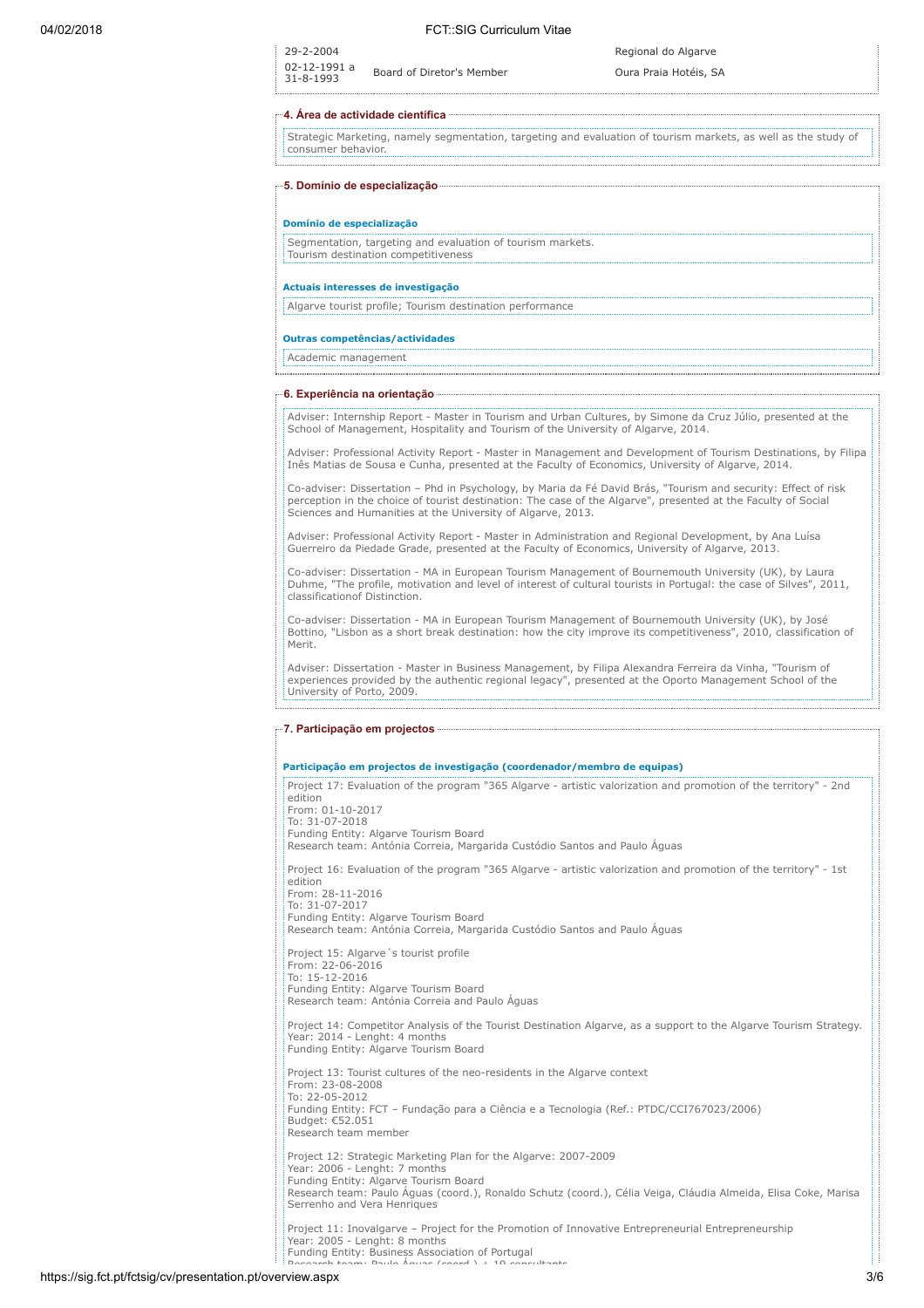## 04/02/2018 FCT::SIG Curriculum Vitae

Research team: Paulo Águas (coord.) + 19 consultants Output - Bast Practices Report, 2005, 72 p. Project 10: Newsletter of the Algarve Tourism Association (Bi-Monthly) - Section: Numbers & Statistics From: 2004 To: 2006 Funding Entity: Algarve Tourism Board Research team: Paulo Águas (coord.) and Ana Grade (external consultant) Edition: ATA; 215777/04 Project 9: Evolution of the Housing Park of the Algarve Region in the 1990s (Evolução do Parque Habitacional da Região do Algarve na Década de 90) Year: 2003 Funding Entity: Algarve Regional Coordination and Development Commission ISBN 972-673-692-7 file:///C:/Users/Outros.Andr%C3%A9-TOSH/Downloads/d031125.pdf Project 8: Implementation Study of the Portuguese Tourism Satellite Account (Estudo de Implementação da Conta Satélite do Turismo) Year: 2003 Funding Entity: Portuguese Tourism Observatory Final Report (https://www.ine.pt/xportal/xmain? xpid=INE&xpgid=ine\_estudos&ESTUDOSest\_boui=106315&ESTUDOSmodo=2&xlang=pt) Project 7: Socio-demography of the low-density areas of the Algarve (Sócio-demografia das áreas de baixa densidade do Algarve) Year: 2003 Funding Entity: Algarve Regional Coordination and Development Commission ISBN 972-673-693-5 https://www.ine.pt/xportal/xmain? xpid=INE&xpgid=ine\_publicacoes&PUBLICACOESpub\_boui=142160&PUBLICACOESmodo=2&xlang=pt Project 6: Diagnosis of Tourism Statistics (Diagnóstico das Estatísticas do Turismo) Year: 2002-03 Funding Entity: Portuguese Tourism Observatory Report outputs (not published by the Statistics Portugal) - Inventory of Statistical Operations (Inventário das Operações Estatísticas), september 2002 – 137p. - Identification of New Statistical Information Needs (Identificação de Novas Necessidades de Informação Estatística), december 2002 – 134p. - Information Management and Dissemination Model (Modelo de Gestão e Difusão da Informação), march 2003 – 89p. - Final Report, July 2003 - 286p. Project 5: Arade River Redevelopment Plan (Plano de Requalificação do Rio Arade - preparação do dossier da<br>candidatura ao programa PITER - Projectos Integrados Turísticos Estruturantes de Base Regional) Year: 1999 Funding Entity: Algarve Regional Coordination and Development Commission Project 4: Satisfaction levels of Resident Tourists in the United Kingdom, Germany and Holland - Algarve Traveling by Air - 1998 (Estudo de Opinião sobre o Grau de Satisfação dos Turistas Residentes no Reino Unido, Alemanha e Holanda - Algarve – Via Aérea – 1998) Year: 1998 Funding Entity: Algarve Tourism Board Project 3: Tourist Profile of the Algarve - Traveling by Air - High Season 1995 (Estudo do Perfil do Turista do Algarve – Via Aérea – Época Alta 1995) Year: 1995 Funding Entity: Algarve Tourism Board Project 2: Vilamoura Customer Profile (Estudo do Cliente de Vilamoura) Year: 1996 Funding Entity: Lusotur, SA Project 1: Tourist Profile of the Algarve (Perfil do Turista que Visita o Algarve - 1993) Year: 1993-94 Funding Entity: National Tourism Board

### 8. Prémios e Distinções

| Ano  | Prémio ou distinção            | <b>Entidade promotora</b> |
|------|--------------------------------|---------------------------|
| 2017 | Outstanding Paper - Worldwide  |                           |
|      | Hospitality and Tourism Themes | Emerald Publishing        |
|      |                                |                           |

### 9. Publications

#### Livros (editor)

Águas, P., Santos, M. C., Santos, J. A. C., Correia, M. & Ramos, C. (Eds.). (2016). Desafios, Estratégias e Tendências do Marketing. TMS Conference Series. Faro: Universidade do Algarve.

Santos, M. C., Afonso, C., Santos, J. A. C., Alcoforado, E. & Águas, P. (Eds.). (2016). Desafios, Estratégias e Tendências em Turismo e Hotelaria. TMS Conference Series. Faro: Universidade do Algarve.

Águas, P., Santos, M., Correia, M. & Ramos, C. (Eds.) (2014). Perspetivas contemporâneas em Marketing. TMS Conference Series. Faro, Portugal: UALG/ESGHT.

antos, J. A., Ribeiro, F. Perdigão & Águas, P. (editores) (2013). Proceedings TMS International Conference 2012: Strategic Management, Entrepreneurship, Innovation. Vol. 4, Faro, Portugal: ESGHT, UAlg.

Santos, J. A., Ribeiro, F. Perdigão & Águas, P. (editores) (2013). Proceedings TMS International Conference 2012: Financial Management, Accounting & Taxation. Vol. 3, Faro, Portugal: ESGHT, UAlg.

Santos, J. A., Ribeiro, F. Perdigão & Águas, P. (editores) (2013). Proceedings TMS International Conference 2012: Human Resources, Business Ethics & Governance. Vol. 2, Faro, Portugal: ESGHT, UAlg.

Santos, J. A., Ribeiro, F. Perdigão & Águas, P. (editores) (2013). Proceedings TMS International Conference 2012: Tourism Management, Marketing, & ICT Management. Vol. 1, Faro, Portugal: ESGHT, UAlg.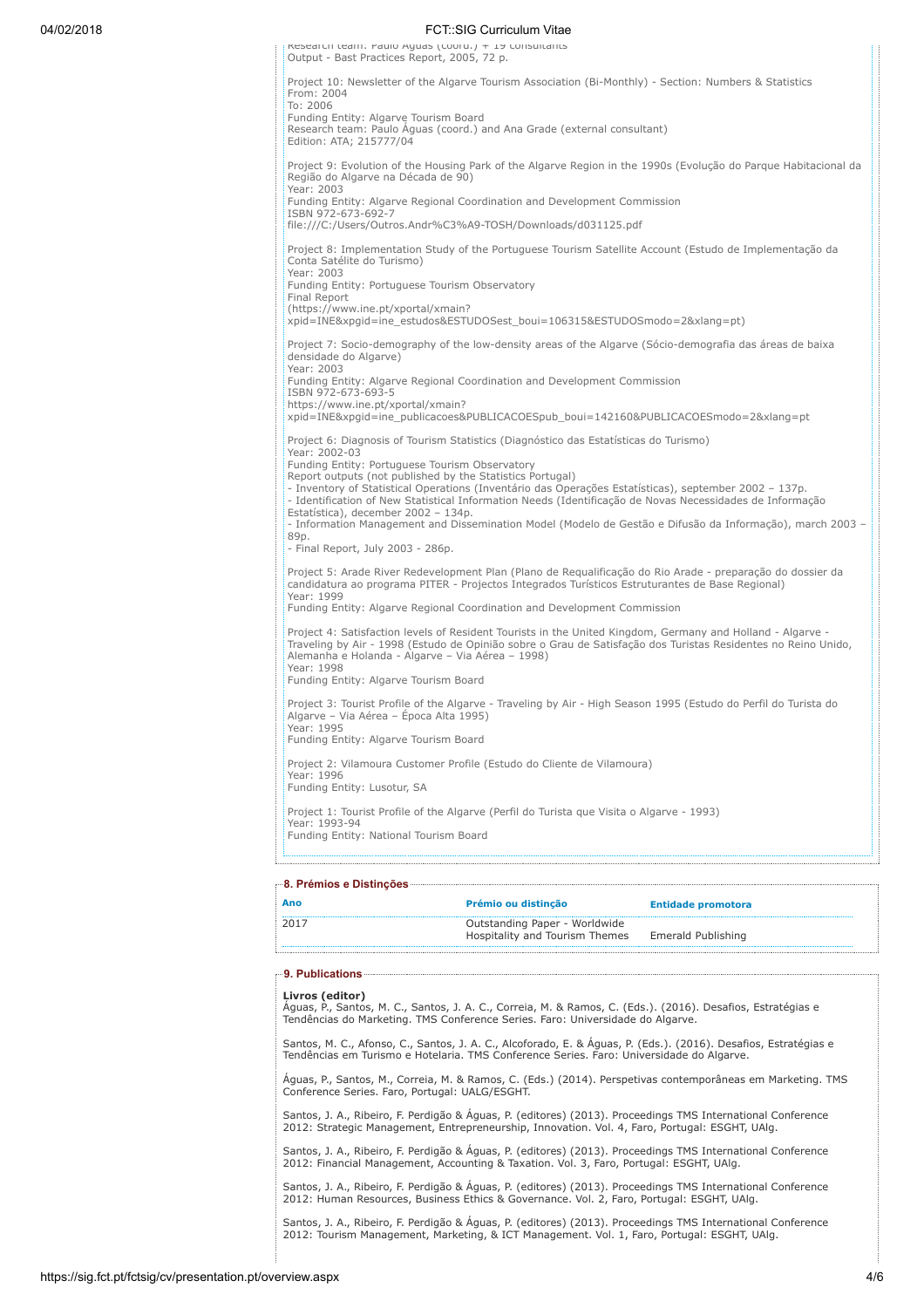# 04/02/2018 FCT::SIG Curriculum Vitae

Santos, J. A., Ribeiro, F. Perdigão, Águas, P. & Torkington, K. (editores) (2011). Proceedings of International Conference Tourism & Management Studies 2011: Full Papers. Vol. 1, Faro, Portugal: ESGHT, UAlg.

Santos, J. A., Ribeiro, F. Perdigão, Águas, P. & Torkington, K. (editores) (2011). Proceedings of International Conference Tourism & Management Studies 2011: Extended Abstracts. Vol. 2, Faro, Portugal: ESGHT, UAlg.

# Capítulos de livros

Águas, P., Costa, J. & Rita, P. (2005). Critérios de segmentação de mercados: aplicações ao turismo. In B. Boiteaux (Ed.), Lições de Turismo 3 (pp. 43-86). Rio de Janeiro: UniverCidade.

Águas, P. & Veiga, C. (1995). Tourism Trends in Portugal. In F. Vellas (eds), An Encyclopedia of International Tourism I - Tourism Trends in Western Europe (pp. 133-142). Paris: SERDI. Artigos em revistas de circulação internacional com arbitragem científica

Veiga, C., Santos, M., Águas, P. & Santos, J.A. (2017). Are millennials transforming global tourism? Challenges for destinations and companies, Worldwide Hospitality and Tourism Themes, 9(6), 603-616.

Santos, M., Veiga, C. & Águas, P. (2016). Tourism services: facing the challenge of new tourist profiles. Worldwide Hospitality and Tourism Themes, 8(6), 654-669.

Kikot, T., Costa, G., Fernandes, S. & Águas, P. (2014). Why Use-centered Game-based Learning in Higher Education? The Case of Cesim SimBrand. Journal of Spatial and Organizational Dynamics, Vol. II, 229-241.

Águas, P., Veiga, C. & Reis, H. (2010). Competitive destination analysis in Southern European countries. Worldwide Hospitality and Tourism Themes, 2, 364-375.

Águas, P., & Brás, M. F. (2007). Percepção de Segurança Pública dos Turistas Estrangeiros no Algarve. Revista Encontros Científicos, 3, 97-108.

Águas, P., Rita, P. & Costa, J. (2006). Performance as a Classification Criterion of Tourist Origins and Destinations. The Services Industries Journal, 26(3), 1-17.

Águas, P., Costa, J. & Rita, P. (2000. A tourist market portfolio for Portugal. International Journal of Contemporary Hospitality Management. 12, 394-400.

Águas, P., Veiga, C. & Costa, J. (2000). Tourist choice dimensions in a sun and sea resort. World Hospitality and Tourism Trends, 1(3), 156-170.

Gonçalves, V. & Águas, P. (1997). The Concept of Life Cycle: an Application to the Tourist Product. Journal of Travel Research, 36 (2), 12-22.

Artigos em revistas nacionais com arbitragem científica Serrenho, M. & Águas, P. (2006). O Perfil do Enoturista. Revista dos algarves. 15, 21-30.

Águas, P., Rita, P. & Costa, J. (2004). Fluxos Turísticos Internacionais: um estudo de segmentação. Revista Turismo & Desenvolvimento, 1(2), 79-88.

Águas, P., Grade, A & Sousa. P. (2003). Competitividade Turística Regional. Revista Portuguesa de Estudos Regionais, 1, 5-28.

Águas, P., Rita, P. & Costa, J. (2001). Segmentação de Mercado – Considerações. Revista dos algarves. 8, 43- 47.

Costa, J., Águas, P. & Rita, P. (2000). Aspectos Socioculturais do Planeamento e Desenvolvimento do Turismo. Antropológicas, 4, 225-242.

Alves, C. & Águas, P. (1999). Portfolio de mercados para o destino turístico Portugal. Revista dos algarves, 4, 30-36.

Águas, P. (1998). Análise dos Clientes do Produto Faro – O Destino Turístico Cidade. Revista dos algarves, 2, 7- 16

Águas, P., Guerreiro, M. & Melo, C. (1998). Comunicação Turística – Métodos de Avaliação. Revista dos algarves, 2, 35-41.

Águas, P. & Melo, C. (1997). Estudo do perfil do turista do Algarve: via aérea - época alta 1995. Revista dos algarves, 2, 25-30.

Águas, P. & Viegas, M. (1997). Segmentação por benefícios: importância e desempenho dos atributos. Revista Portuguesa de Marketing, 3 (5), 36-43.

Miguel, S. & Águas, P. (1996). Informação turística: o caso dos postos de turismo da RTA. Revista dos algarves, 1, 42-47.

Publicações em actas de encontros científicos

Correia, A., Águas, P., Portugal, J. & Ferradeira, J. (2017). Algarve Brand Personality. Paper presented at 7th Advances in Tourism Marketing Conference. In A. Correia, M. Kozak, M. Gnoth & A, Fyall (Eds.), The Art of Living Together - Conference Proceeding Booking Series. (pp. 303-306). Casablanca (Morocco): CEFAGE – Universidade do Algarve.

Águas, P., & Grade, A. (2006). Parque Habitacional: classificação das freguesias da região do Algarve. Paper apresentado no 12.º Congresso Nacional da Associação Portuguesa para o Desenvolvimento Regional. Viseu.

Aguas, P., Costa, J. & Rita, P. (2005). Avaliação de Fluxos Turísticos: uma proposta de proxy de desempenho.<br>In E. Armario & F. Silva (Eds.), New Tends in Marketing Management. Sevilha: XV Jornadas Luso-Espanholas de Gestão Científica.

Águas, P., Rita, P. & Costa, J. (2004), Segmentação de Países Emissores de Fluxos Turísticos. Paper apresentado na 10th International Conference Public and Private Sector Partnerships: Axis of Progress. Faro.

Águas, P., Rita, P. & Costa, J. (2004). Market Share Analysis: Tourist Destination Competitiveness, Paper presented at 33rd European Marketing Academy Conference. Murcia.

Águas, P., Costa, J. & Rita, P. (2004). Competitividade Turística dos Países do Sul da Europa. Paper apresentado nas XIV Jornadas Luso-Espanholas de Gestão Científica, Área Científica de Marketing e Comercialização. Ponta Delgada.

Águas, P. (2001). Requalificação da Oferta Turística: o contributo dos actuais clientes. Paper apresentado no 11.º Congresso do Algarve. Silves.

Águas, P. & Neto, M. M. (2000). A formação académica enquanto factor de desenvolvimento turístico. Paper apresentado nas X Jornadas Luso-Espanholas de Gestão Científica (Estratégia Empresarial e Cultura e Recursos Humanos). Vilamoura.